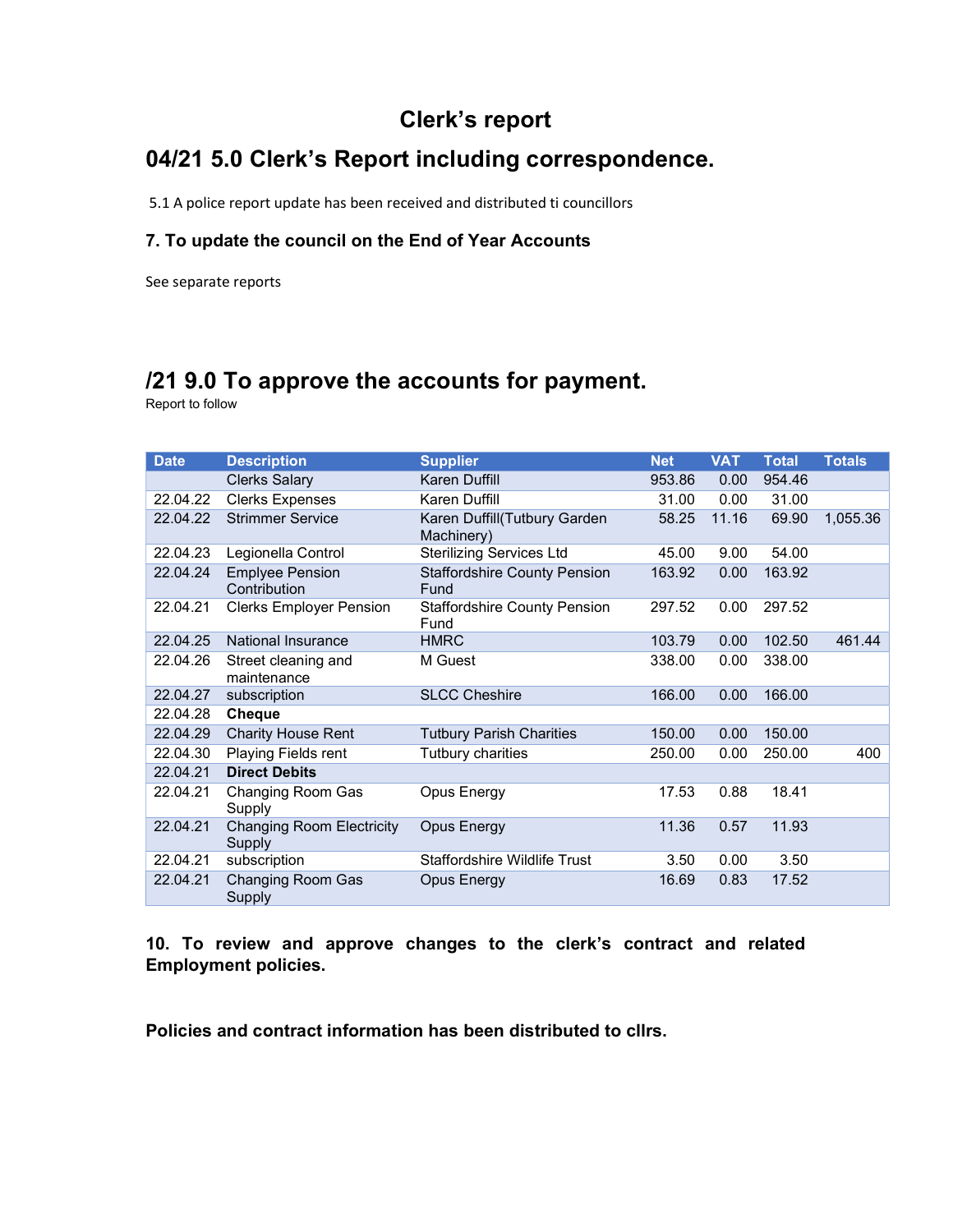11. To review fees and usage, respond to a request for an additional team to use the Cornmill Lane pitch for Sunday league football.

The parish council has been approached to consider an additional team to play on the pitch for Sunday league football.

Previous costs agreed for Tigers to play and train was £500 this was waivered due to pitch and changing rooms being closed due to Covid.

### Current costs required fro the changing rooms and ptuch

#### Legionella Annual cost

Changing Room Maintenance 682.66 1

Changing Room Power & Water 0. 547.07

35 Playing Fields Mowing Contract 1360

33 Playing Fields Rents 500.00

Total running costs last year without insurance or additional maintenance costs 2589

Additional costs required for the pitch to be playable £300 verti drain in spring and £300 for October £600 total

£55 additional cut and marking out when weekly mowing required.

The clerk and the chair met with Tutbury Tigers who want to improve the pitch and wanted to know the plans for the Cornmill lane grant scheme.

A request has been made to use the changing rooms by the choir who want to hold a picnic in the school summer holidays

12. To discuss and approve delegation to the chairman to submit a response to the Government consultation on Remote Meetings.A consultation has been launched in response to the Government update that Remote meetings will not continue after the Covid regulations have expired.

Responses to the consultation can only be submitted using the online portal here. The Society of Local clerks has suggested some benefits to Remote meeting. However, Cllrs can forward their thoughts to the chair to complete this on behalf of the council

To create impact and substantiate your response, it should include quantitative data such as:

- Cost saving your council has made
- Increase in attendance numbers at your council meetings
- Reduction in your council's carbon footprint
- Increase in numbers standing for election by making meetings more accessible

This consultation is open to authorities in England, Wales, Northern Ireland and Scotland, and, although colleagues in Wales will be able to continue to meet virtually thanks to the Local